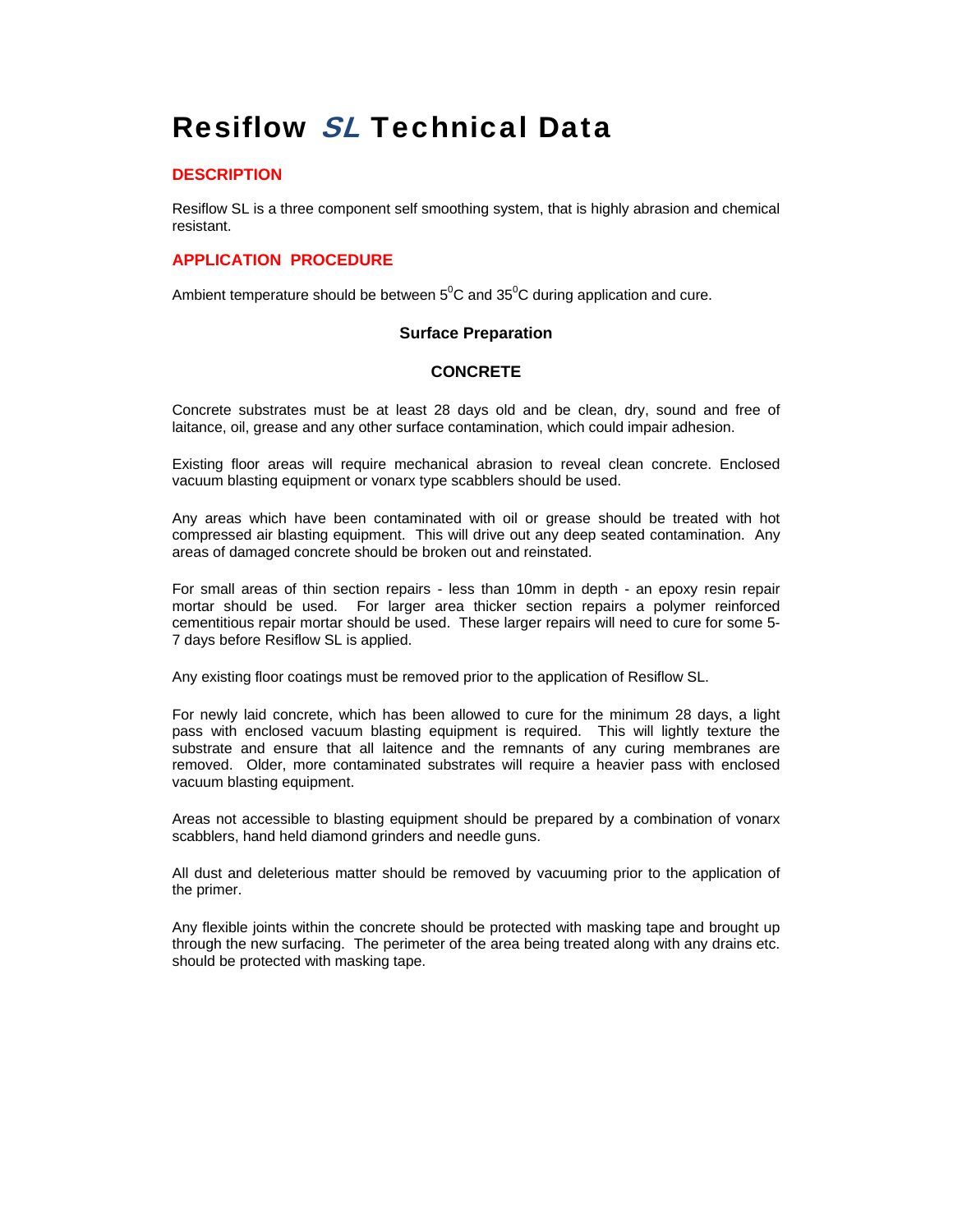#### **Priming**

The substrate must be thoroughly sealed with an application of Resitech Primer CS, a two component moisture tolerant solvent free epoxy resin priming system.

Resitech Primer CS is supplied in pre-weighed packages, and it is essential that all of the curing agent, pack A, is added to all of the resin component, pack B, and mixed thoroughly for 60 seconds.

The fully mixed primer should be applied immediately to the prepared substrate by brush or roller. The coverage rate will vary dependent upon the texture and porosity of the substrate, but should fall in the range of  $4\text{-}6m^2$ /litre.

Very porous substrates may require a double primer application in order to fully seal the surface.

Resitech Primer CS must be allowed to cure tack-free prior to the application of Resiflow SL, this will take approximately 8 hours at  $20^{\circ}$ C.

Resitech Primer CS must not be allowed to cure for longer than 24 hours before application of Resiflow SL. If this happens then the existing primer must be lightly abraded followed by a second application of the primer.

#### **Mixing and Application**

Resiflow SL is a three component system supplied in pre-weighed packages.

It is essential that all of the curing agent, pack A, is added to all of the resin component, pack B, and mixed thoroughly with a slow speed high torque drill and mixing paddle for 60 seconds.

The graded fillers, component C, are then gradually added whilst mixing continues for an additional three minutes until a smooth and homogeneous mix is obtained.

The fully blended system is applied by steel trowel at the specified coverage rate and allowed to self smooth.

Resiflow SL is immediately and thoroughly rolled with a porcupine roller to aid the release of air and improve the surface finish.

At an ambient temperature of 20°C, Resiflow SL may be lightly trafficked after 24 hours, with a cure time of 48 hours being required prior to heavier trafficking.

## **COVERAGE & CURE**

A 20.5kg unit of Resiflow SL will cover approximately 5.6m<sup>2</sup> at a thickness of 2mm.

- Primary Cure  $(20^{\circ}$ C) 12 hours
- Full cure  $(20^{\circ}C)$  7 days
- Pot Life  $(20^{\circ}C)$  30 minutes

Please note that cure times increase considerably at lower temperatures.